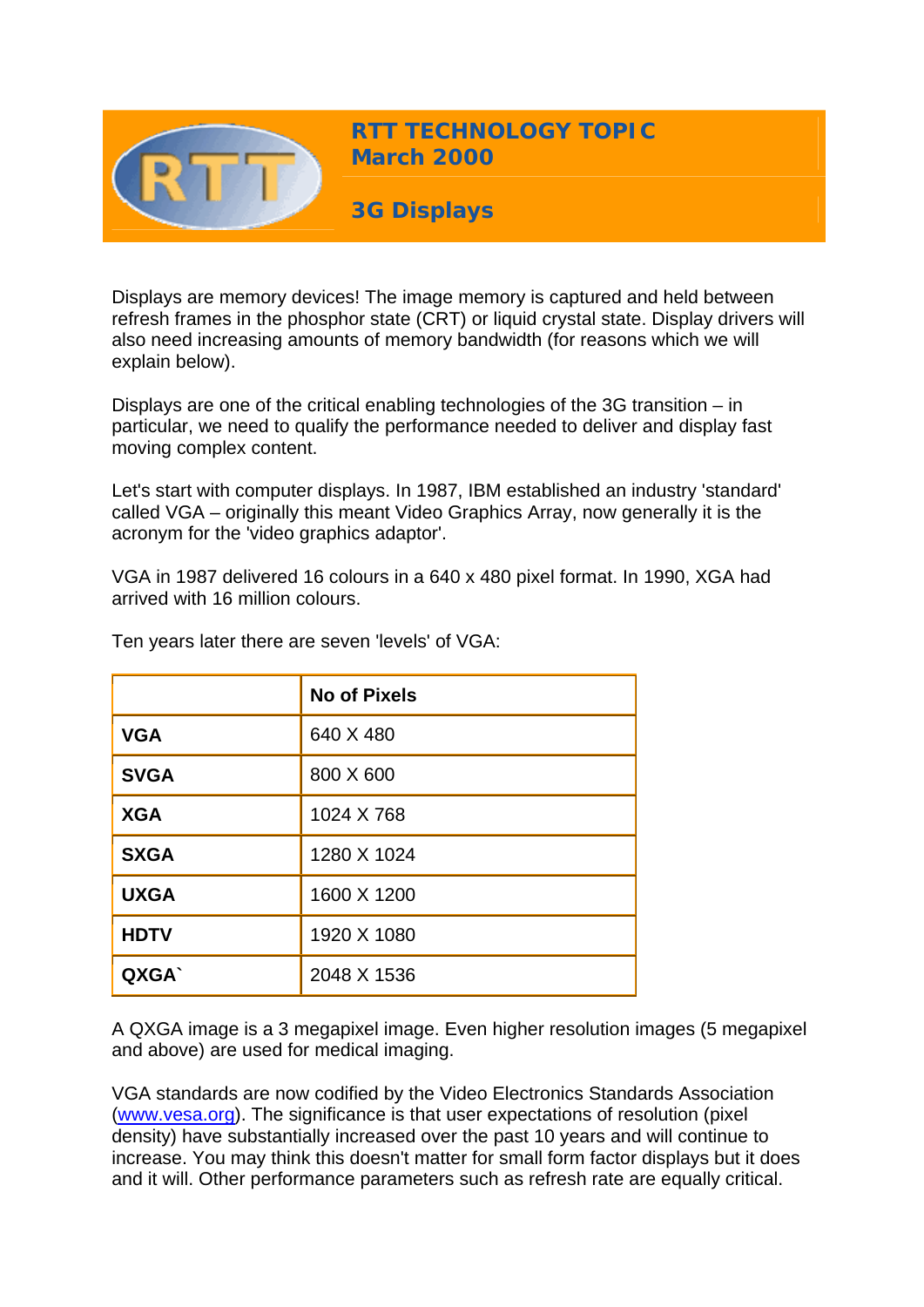Too low a refresh rate, and a fast moving image will blur. (If the compression artifacts haven't already ruined your picture – see last month's hot topic, then display artifacts will do the job for you).

Almost all computer monitors today, i.e. VGA/XVGA are analogue – the analogue RGB signal from the video card is modulated to express the colour balance.

This is changing. The digital displays working group [\(www.ddwg.org](http://www.ddwg.org/)) proposes to try and standardize the digital display interface between a computer and it's display device. The computer may or may not be physically proximate to the display device – it could be on the other side of the world. What the ddwg is doing therefore has a direct impact on 3 wireless access and network design.

VESA and the DDWG are together setting out to characterise the performance parameters of narrow band and wideband displays. Their work as a standards entity is directly analogous to the work that MExE are undertaking to rationalize WAP. Note that micro-displays, defined as any display with an active diagonal size of less than 50 mm/2", are included in the VESA/DDWG standard.

In multimedia, performance is all about pixels – pixel density, pixel spacing, pixel refresh rate, pixel brightness, contrast ratio, pixel power budgets, pixel duty cycle (eg through life phosphor degradation), pixel address bandwidth.

Most display drivers (eg all existing computer monitors and TV sets) address pixels sequentially, down a line to the end, on to the next line, down to the end of the frame. The time taken for the 'dancing dot' to travel from the end of one line to the next and from the end of one frame to the next is called 'flyback time' – flyback time needs a blanking period. During a blanking period, you cannot address the pixels.

A 60 Hz SVGA monitor might have an address rate of 25 M/pix per second (million pixels per second). A 75 Hz CRT QXGA would have an address rate of 350 M/pix per second.

Pixel elements are made up of PELS – the singular red, green or blue value of an RGB pixel. The number of bits per pixel determines the amount of control or 'granularity' you have over the colour balance, 3 bits, 6 bits, 24 bits – more than 24 is described as higher colour depth. The bit rate is the number of pixels per second times the pixel address bandwidth (number of bits per pixel).

You can reduce this by having selective refresh. You only send information to the display if the information has changed. Note the parallel with differential coding at the compression level. This needs lots of memory in the display driver (which has to store the pixel stream for compression prior to sending).

The display driver also needs to take account of the aspect ratio of the screen. A square screen has a 1:1 aspect ratio. A standard TV is 4:3, a wide screen TV (like a cinema screen) is 16:9.

An image pixel is a single image unit on a horizontal scan line. It is **not** the same thing as a screen pixel. An XVGA card will send out 1024 x 768 screen pixels. If the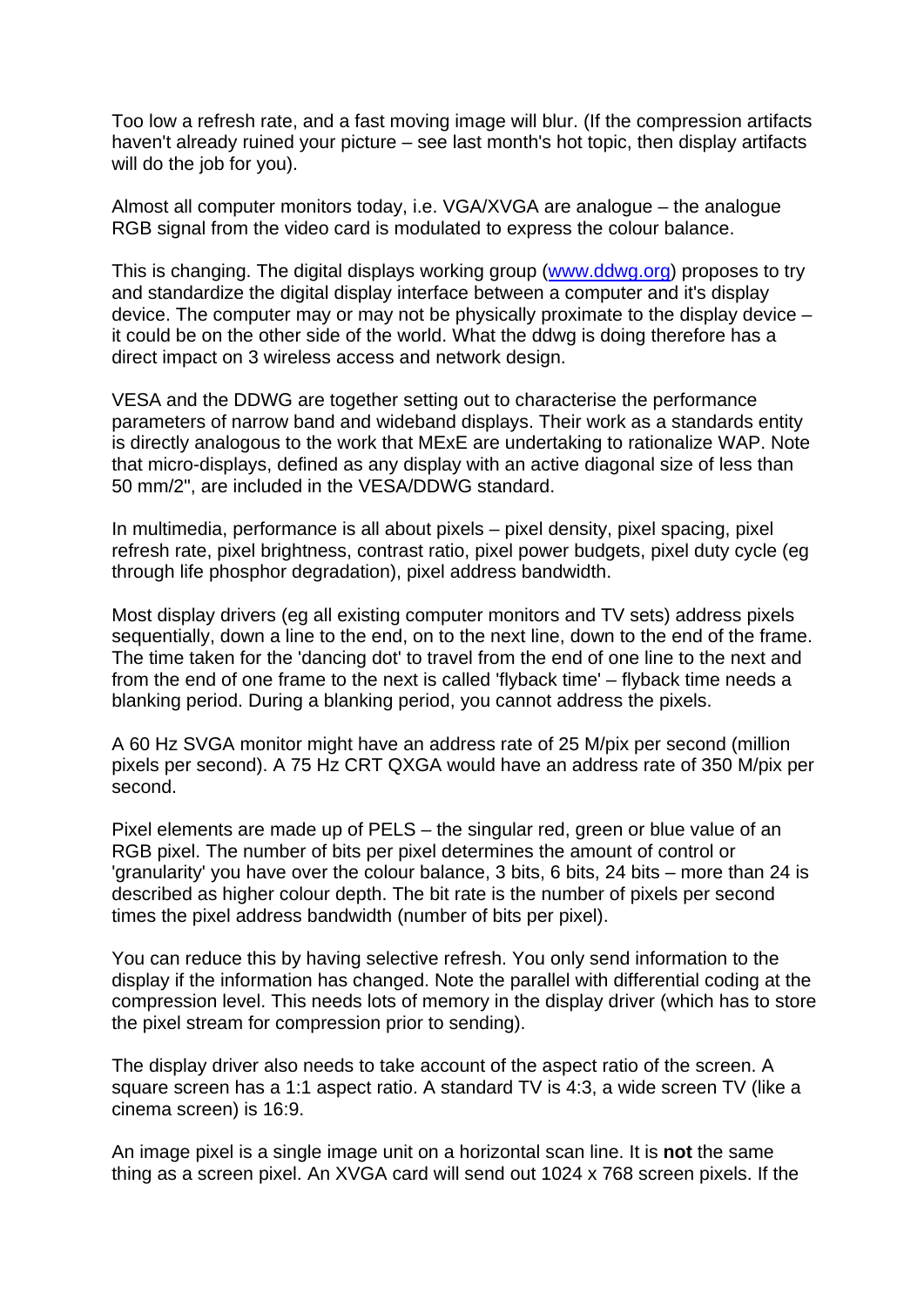image resolution is set to VGA (640 x 480), one image pixel is formed using more than one screen pixel.

Curiously this leads us to have square pixels and rectangular pixels. On a 4:3 screen, the image pixel is wider than it is taller. The screen pixel information stream has to be pre-distorted to correct for this aberration. (In 16:9, the correction is even more extreme).

Also, CRT monitors have a non-linear colour transfer function which requires precompensation of the input data to generate a normalized image (gamma compensation).

Delivering multimedia is a non-trivial design task.

So what display technologies do we have available to us for portable form factor devices?

Well, firstly, we have virtual displays, sometimes also described as eye contact display or eye proximate displays – ie they are postage sized or smaller and you need to peer into them.

The virtual performance of such devices is impressive – a 640 by 480 (VGA) pixel display (1:1) with a 60 Hz refresh rate, 4096 colours, a contrast ratio of 5000:1 and a power budget of 280 mWatts.

But not everyone wants to get so close to their display.

Direct view technology options presently include liquid crystal displays, polymer LED displays, reverse emulsion electrophoretic displays and thin CRT's..

Liquid crystal displays keep getting better and better – contrast ratios are increasing (from 50 to 1 to 200 to 1 or better), power consumption is going down, pixels per inch are going up (200 pixels per inch or more), refresh rates are improving and active matrix display drivers (where thin film transistors are used to provide latch circuits to maintain the correct potential at the liquid crystal cell through the refresh cycle) are transforming the image and colour quality (colour depth). The price is also coming down though production yields are still notoriously variable. The LCD display in your portable PC still accounts for over 25% of the total component cost.

Polymer LCD displays are promoted as one answer – these are polymers which conduct electricity and emit light. Philips will be using polymer LCD for back-lighting on mobile phones this year though initially on glass rather than a polymer substrate. In the longer term red/green/blue polymers are possible.

In parallel, reverse emulsion electrophoretic displays are another possibility.

Reverse emulsion involves using a polar solvent – a liquid with properties like water, a non-polar solvent – a liquid with properties like oil, one or more surfactants (detergents) and a dye which is soluble in the polar solvent, insoluble in the non-polar solvent. You end up with a lot of coloured droplets in a clear liquid. When you charge